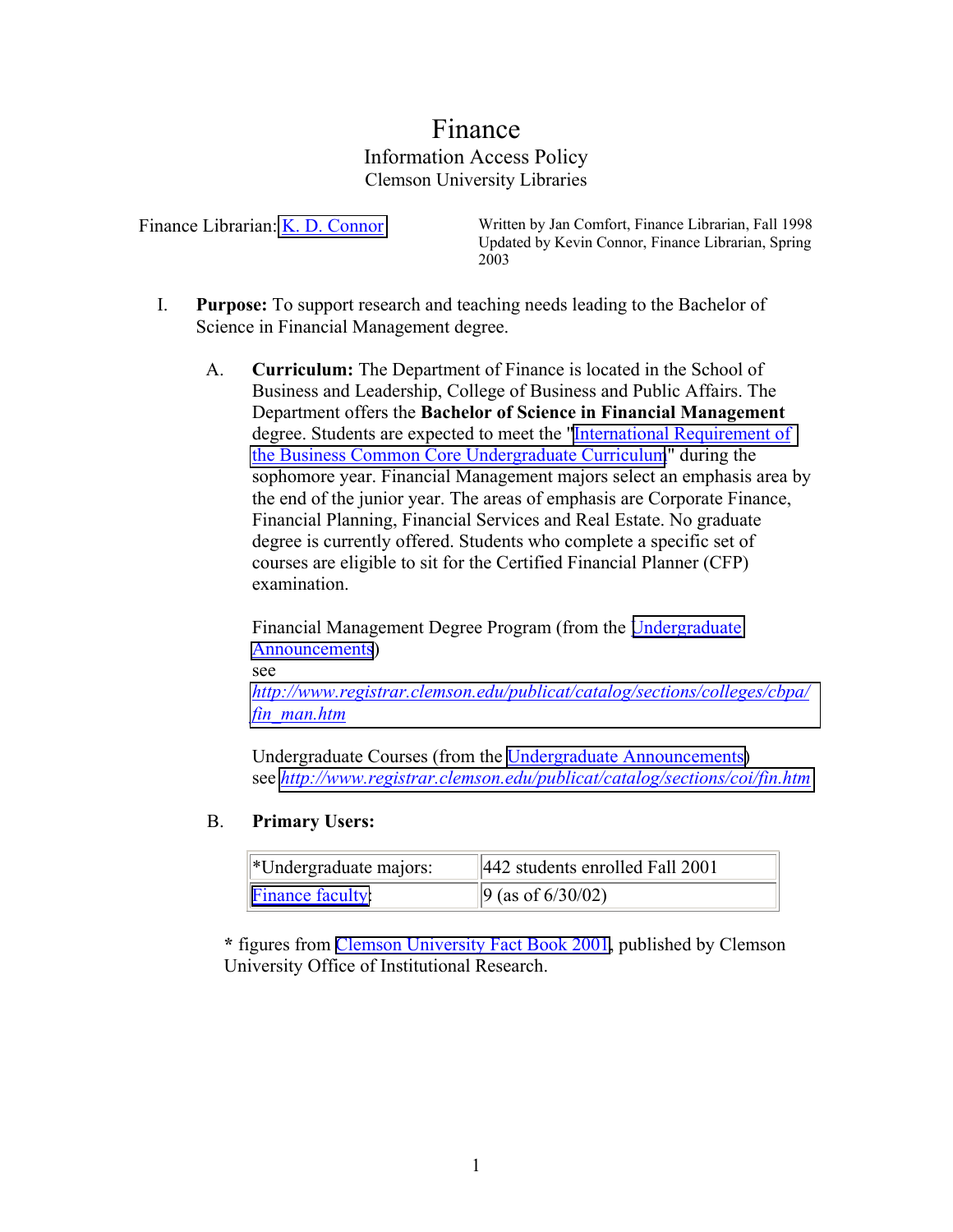# C. **Secondary Users:**

Undergraduate students majoring in other subjects. In the College of Business and Public Affairs, students majoring in Accounting, Economics, Industrial Management, Management, or Marketing are required to take at least one Finance course as part of their curriculum.

Selected courses are offered as 400/600 level courses to provide electives for graduate students in other areas.

Community members

## II. **Scope of In-House Collection:**

Inclusion of material is based primarily on relevance to academic programs. To a large degree, information needs for Finance are supported by current material in the Reference collection. Long runs of materials with historical company and financial data, such as *Value Line*, bond and stock records, and *Moody's Manuals*, will be maintained. The collection overlaps mainly with economics, accounting and legal studies, management (principles and strategy) and mathematics (statistics and analysis.) Selected non-academic current issues at a popular reading level (i.e. personal investing) for use in all areas of study are also included.

# A. **Formats Guidelines**

# 1. **Print Resources**

Collecting efforts will focus primarily on purchasing print sources, such as books, journals, and serials (including loose-leaf materials.) Books accompanied by computer discs will also be selected. Multiple copies of any title will be purchased only under special circumstances.

Journals: Every effort will be made to preserve the current journal collection and to add new titles, including journals supporting new programs, as funds allow. However, the electronic availability of journal titles, for example via *General BusinessFile,* will be considered before subscribing to the print format of any new journal title.

# 2. **Electronic Resources**

Electronic information sources are generally very expensive. Therefore, these sources will be evaluated for their wide appeal and will generally be purchased from REF funds, special funding, or in collaboration with others.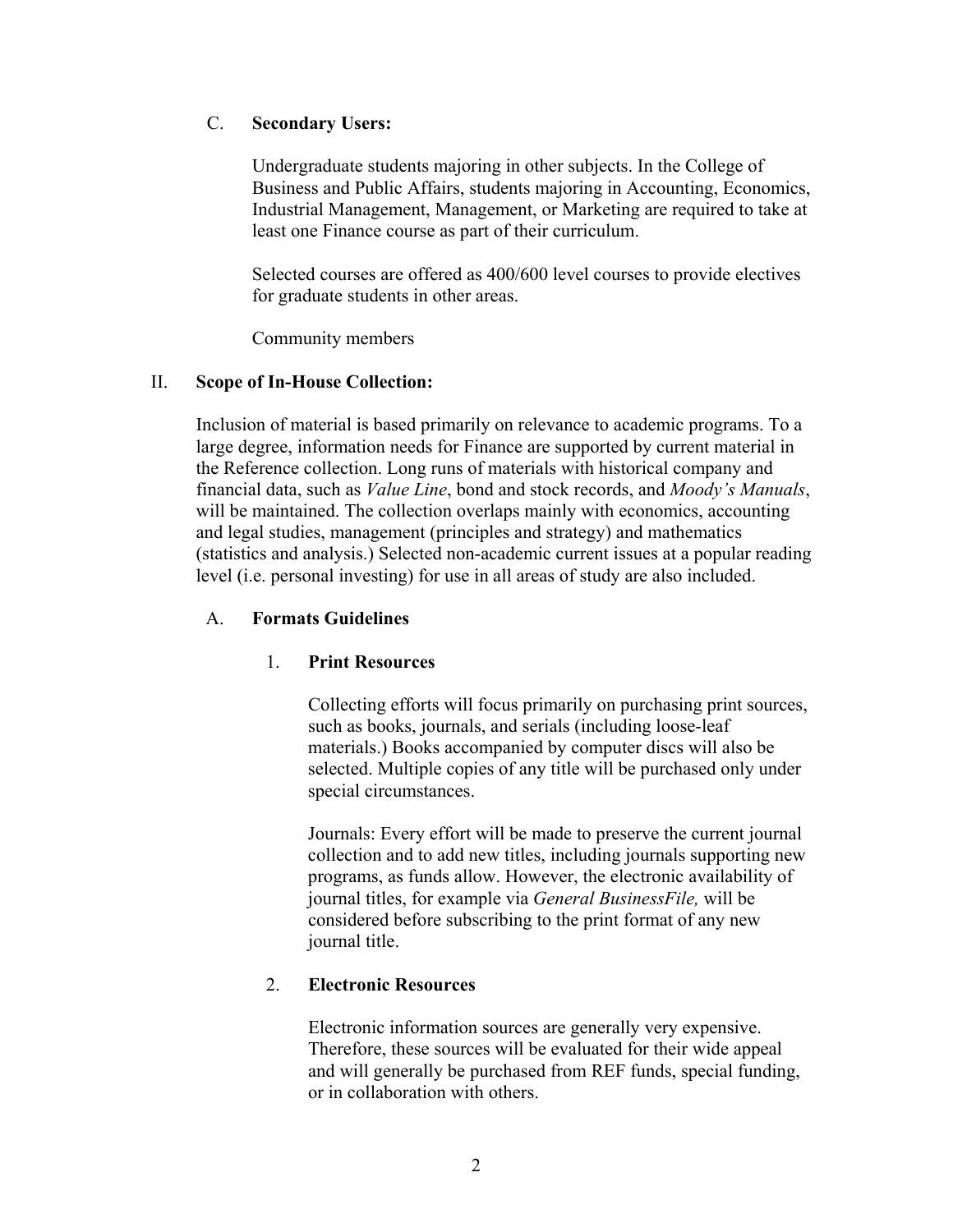### 3. **Audio-Visual**

Audio- and Video-tapes will be purchased on a highly selective basis.

### B. **Language Guidelines**

Only English language materials will be purchased.

# C. **Geographical Guidelines**

Generally, emphasis will be given to acquiring sources focusing on a broad range of financial information related to the United States. Topics in international finance will be purchased on a more selective basis.

## D. **Chronological Guidelines**

Selecting will focus on current, up-to-date information. Important works on the history of finance and financial systems will also be selected.

## E. **Publication Date Guidelines**

Generally the selector will purchase materials published within the last two years. Materials requested by a faculty member or highly recommended in a review source will also be considered, regardless of publication date. Highly used or standard older titles that are lost or discarded due to condition will be considered for replacement.

# F. **Types of Materials Included in the Finance Collection**

*Almanacs and Yearbooks:* Are generally located in the Reference collection, although older volumes may be moved to the circulating collection as new editions are received. The emphasis will be on providing the most current information. No effort is made to select beyond the scope of that collection.

*Annual Reports:* The annual report file contains paper copies of annual reports, and in some cases proxy statements, 10Ks, etc., for the latest 3 years. Companies have been selected because of their size, popularity, or local interest. New reports are requested as needed. Donated reports are added based on the same criteria as the current reports. A large, historic collection of reports is available on microfiche (see *SEC File*), as well as on *LEXIS/NEXIS* (see [Electronic Databases.](http://www.lib.clemson.edu/aboutlib/infoaccess/#Electronic))

*Bibliographies:* Narrow subject scope bibliographies will be selected as appropriate to the focus of the collection.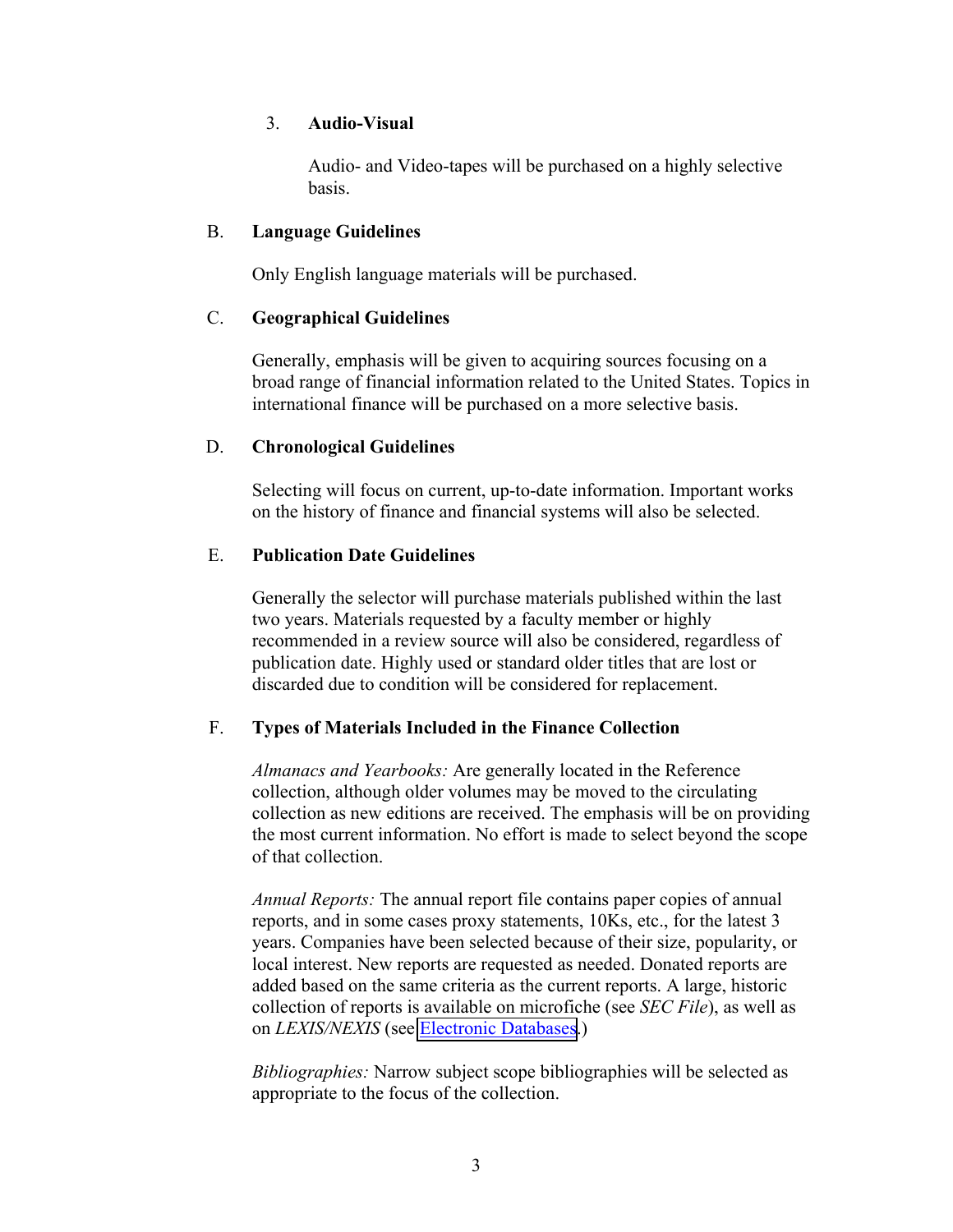*Biographical Sources:* Are selected for both the Reference and circulating collections, as appropriate.

*Career guidance and job-seeking guides:* Will be selected for *finance careers only*. Books on general career information should be purchased from Ref or Misc funds.

*Electronic Databases:* Will be purchased through REF funds, special funds or in collaborative arrangements. The electronic databases currently in Reference or on the Libraries homepage of special interest to finance students:

*Mergent/Moodys U.S. Company Data:* company financial information for an average of 5 years.

*General BusinessFile ASAP* (on Libraries homepage): citations to articles on business topics, companies, and industries; some entries containing an abstract or full text article with graphics. Financial analysts' reports (Investext) and company profiles on many public and private companies are also available.

*Factiva* (on Libraries homepage): information pertaining to finance can be found in this database using the "search" feature. Included are articles from magazines and newspapers, especially Dow Jones publications such as the Wall Street Journal.

*LEXIS/NEXIS* (on Libraries homepage): information pertaining to finance can be found in the News, Business, and Legal Research sections. Included are articles from magazines and newspapers, SEC filings, tax and accounting documents, and state and Federal laws and cases.

*Web of Science: ISI Social Sciences Citation Index* (on Libraries homepage) *:* citations, with abstracts, to journal articles from 1990 to current. As in the print source, citations of articles can also be traced.

*ABI/Inform on ProQuest* (1986-1997): citations and abstracts covering a wide range of business topics including finance. Some articles are available full-text.

(Previously underwritten by the Dean of the College of Business and Public Affairs, the subscription has been cancelled.)

*Clemson University Information:* Any material relating to the College of Business and Public Affairs will be retained.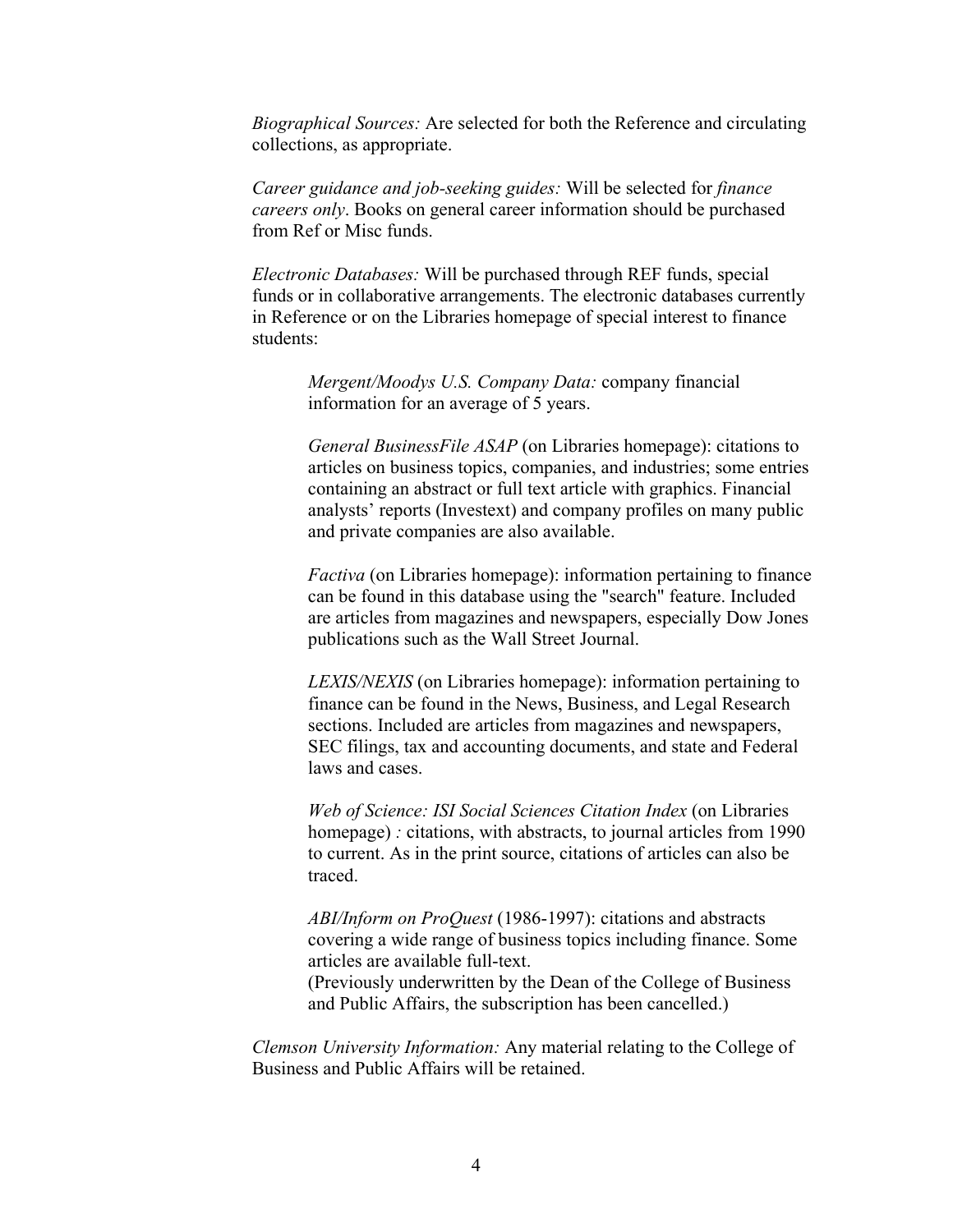*Dictionaries:* Are mainly purchased for the Reference collection, although some volumes will be made available in the circulating collection. Emphasis will be on adding current volumes or those with unique coverage.

*Directories:* Are purchased for the Reference Collection. No effort is made to select beyond the scope of that collection.

*Guidebooks and workbooks:* Books that are targeted for practitioners or other business people will be purchased selectively as needed. Books consisting of checklists, or books which are primarily worksheets to fill in, are not appropriate for our audience and will therefore not be purchased.

*Handbooks and Manuals:* Current, authoritative handbooks and manuals will be requested for the Reference collection or purchased for circulation, depending on format and expected use.

*Print Periodical Indexes:* The *Wall Street Journal Index*, *Business Periodicals Index* and *Index of Economic Articles in Journals and Collective Volumes* are available and should be retained.

*Textbooks*: Textbooks which are used in classes taught at Clemson will not be purchased. Other textbooks may be purchased, if they are deemed appropriate in supporting the curriculum.

#### III. **Access to Information Not On-Site**

#### A. **Interlibrary Loan**

The primary access point for books and journals not owned by the Libraries or electronically accessible will be Interlibrary Loan. This service is free to Clemson University students, faculty, and staff. This service is not available to the general public.

#### B. **Commercial Document Suppliers**

Document Delivery via commercial document suppliers (such as *Ingenta* ) will be offered free of charge to Clemson University students, faculty, or staff, if the needed information is not available from interlibrary loan sources by the deadline needed. This service is not available to the general public.

#### C. **Full-text Databases**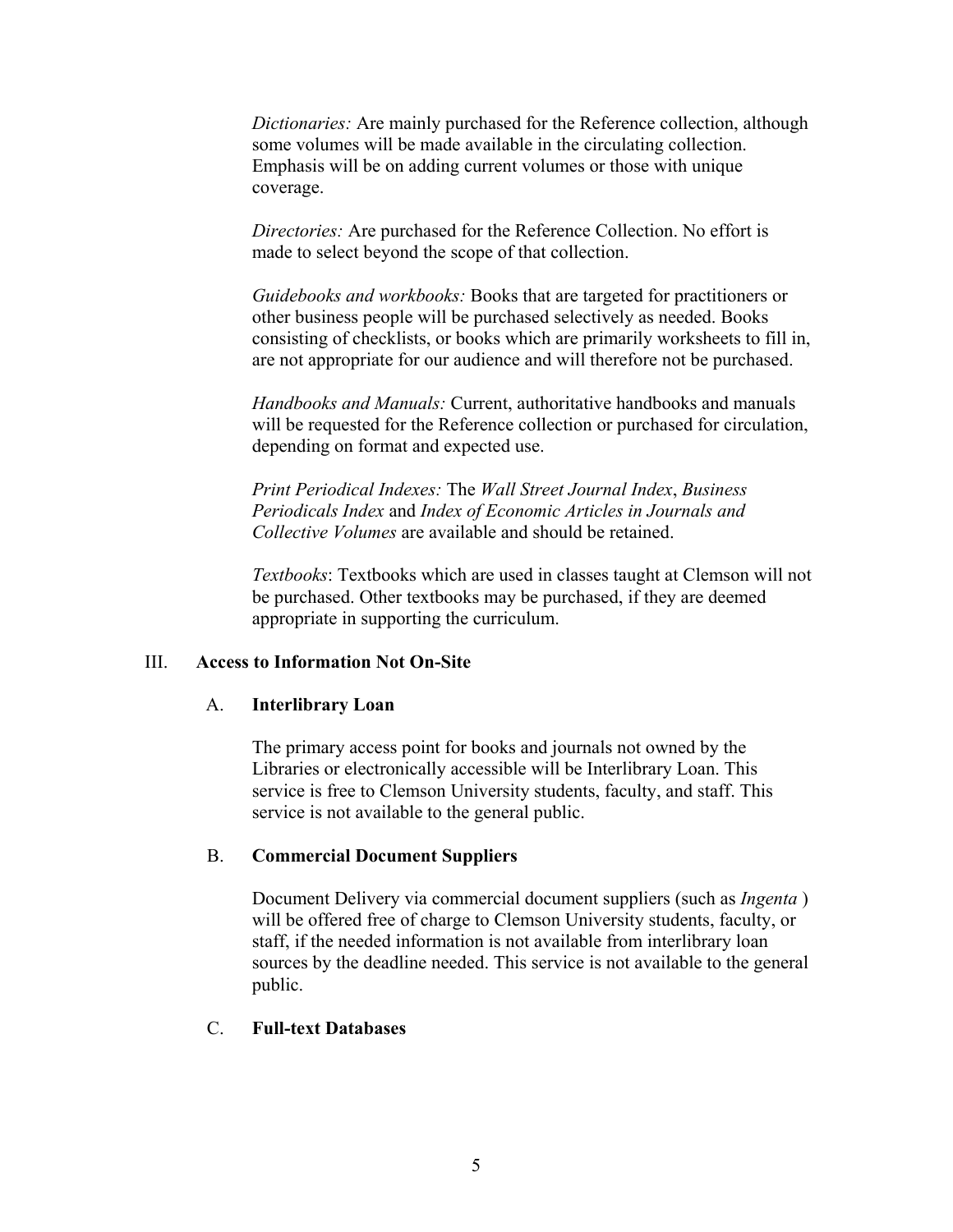Full-text databases will be made available through the **Clemson University** [Libraries homepage.](http://www.lib.clemson.edu/research/indexes.htm) Off-campus access will be provided if possible.

# D. **Electronic Journals**

The library subscribes to both electronic collections of full-text journals as well as individual full-text journals. See *<http://www.lib.clemson.edu/ej/index.htm>*

#### E. **Internet Sites**

Additional finance-related resources on the Internet will be identified and links made available on the Libraries' [Quick Reference](http://www.lib.clemson.edu/qr/) or [WWW Sites](http://www.lib.clemson.edu/subjects/finance.htm)  [related to Investment and Finance](http://www.lib.clemson.edu/subjects/finance.htm) subject pages.

#### IV. **Selection Tools**

#### A. **Review Sources**

| Choice                                            | Z1035. A1 C5                            |
|---------------------------------------------------|-----------------------------------------|
| Library Journal                                   | Z671. L698                              |
| The Business Reader<br>Review                     | e-mail listserv                         |
| HBS (Harvard Bus.<br>School) Working<br>Knowledge | http://www.hbsworkingknowledge.hbs.edu/ |

#### B. **Approval Slips**

The library receives notification slips for newly published titles meeting our selection criteria from Yankee Book Peddler (YBP). The slips are made available to the library representative from the Department of Finance for input. Any faculty member may also review slips. Slips for books that were not selected are kept for one year.

- C. **Faculty and Student Requests**
- D. **Publishers' Print Catalogs**
- E. **Book Dealers and Publishers' Web Sites**
- F. **Award Lists**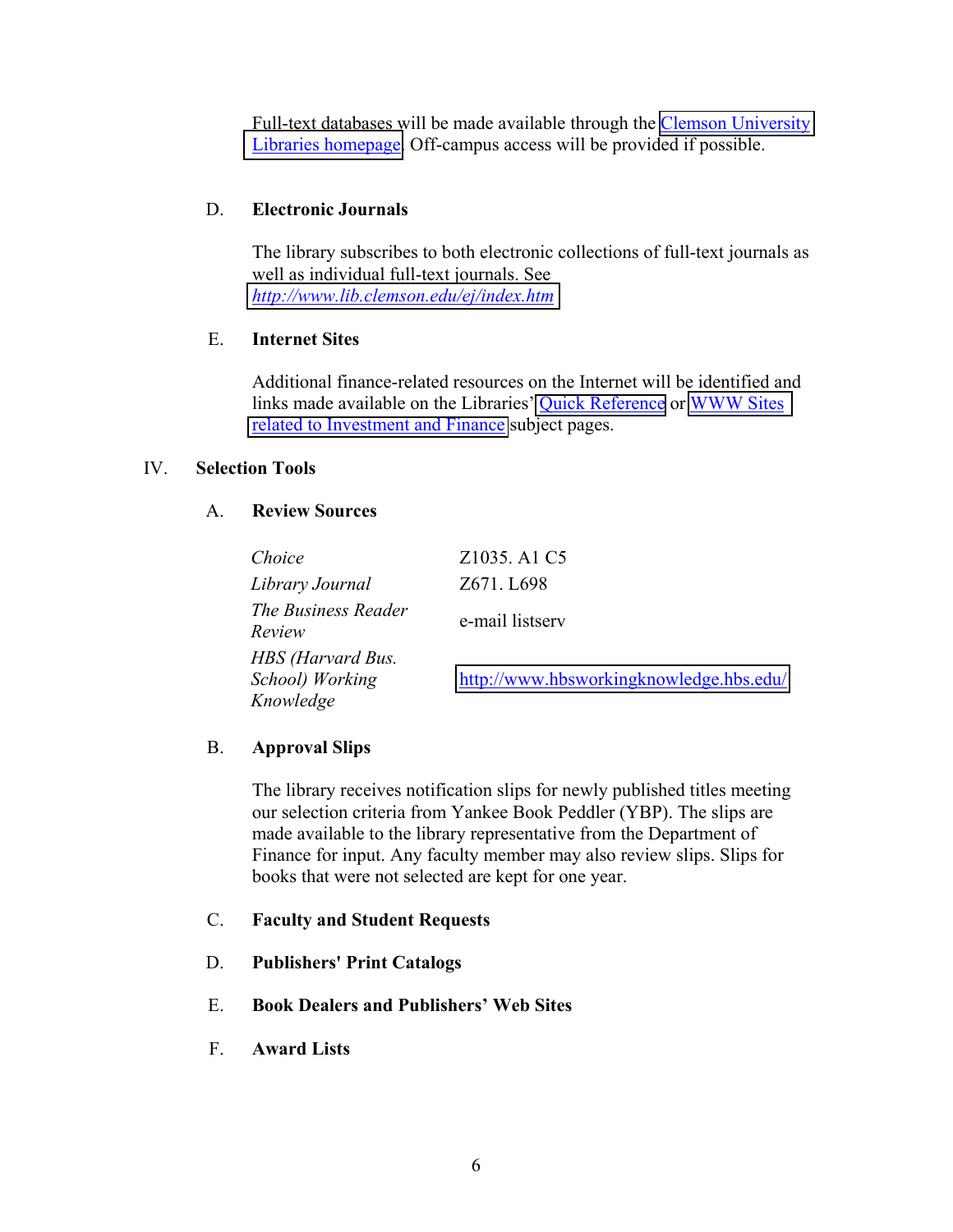Including, but not limited to, *Library Journal* "Best Business Books of [yr.]" and "Best Books of [yr.]"; *Choice* "Outstanding Academic Titles," and the *Business Week* annual "Business Best Sellers."

# V. **Deselection (Weeding) guidelines**

# A. **Journals**

A current weeding project is focusing on journals, especially those no longer received. Journals are being evaluated to determine if they should be kept in Cooper Library, stored remotely, or weeded (discarded). Evaluation criteria include whether the subject matter is relevant currently or for historical research; number of volumes in collection; availability electronically or in the microform collection; and for some titles, holdings in other libraries.

## B. **Books**

An initial weeding of the collection of books relating to finance is centered on removing duplicate copies of books, especially those which have not circulated. Older titles may also be weeded if they have not circulated, the information is no longer of use due to age or subject matter, or the condition of the book warrants it. A copy of a book may be kept for historical research, even if it has never circulated.

# VI. **Evaluation, Assessment, and Planning Tools**

# A. **In-house Reports**

SAS reports based on age and/or usage, acquisitions by fund, numbers of titles by call number, or other reports as requested

Collection Development Database reports by call number to determine duplicates, usage, size of collection, etc.

Acquisition database of titles acquired each year (FileMakerPro)

# B. **Bibliographies**

*New Books at Baker Library<http://www.library.hbs.edu/bakerbooks/> Books for College Libraries* Ref Z1039.C65 B67 1988 (holdings added 1994) *Harvard Business School Core Collection* Ref Z7164.C81 H265 1994